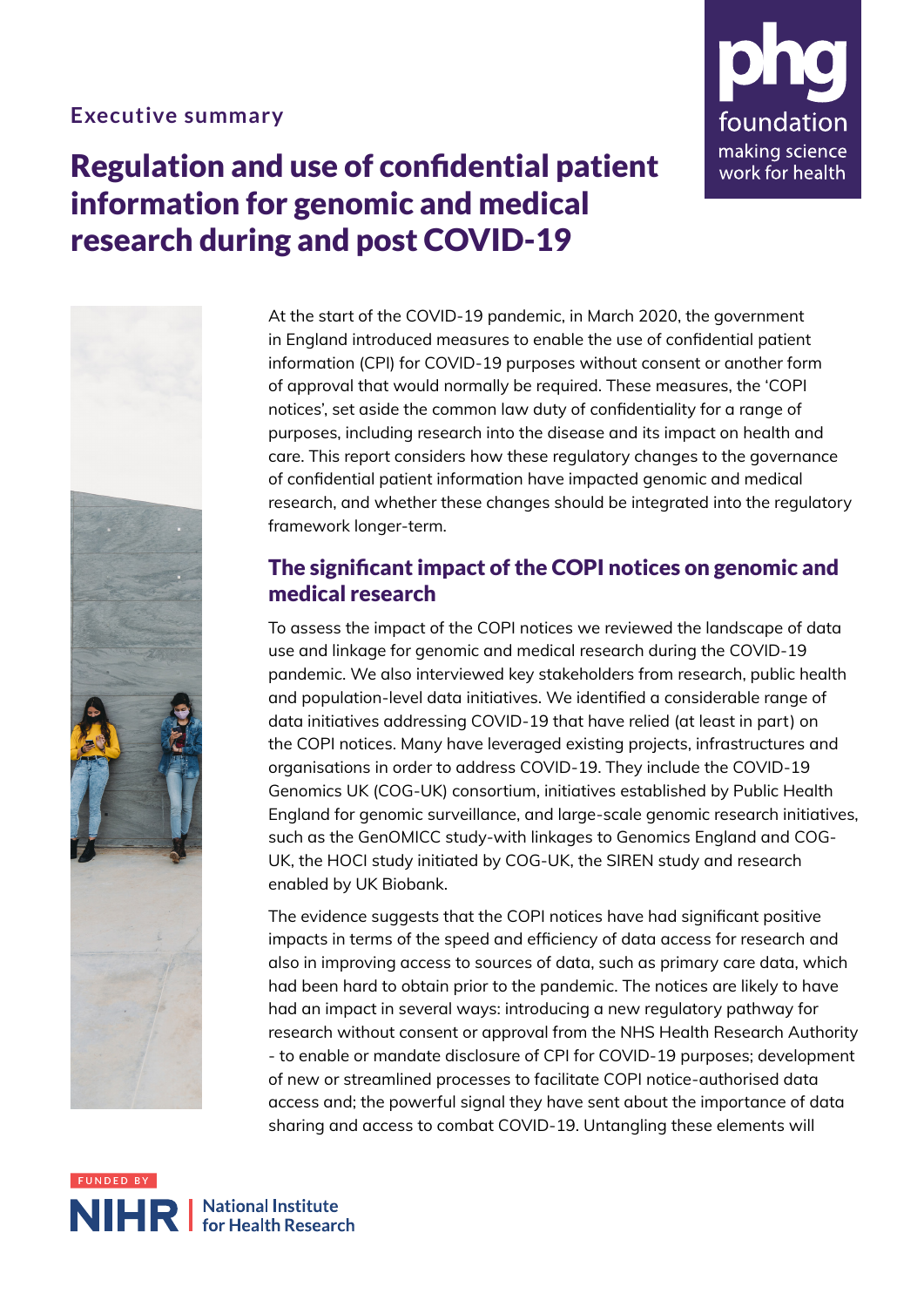be important in determining whether, and what manner of, changes should be taken forwards on a permanent basis.

### Extension of the COPI notices or continued exceptions for COVID-19

COVID-19 still presents a major threat. Ongoing surveillance and research will be necessary to manage infection levels and assess the risk of new mutations or variants for some time. While this is necessary, it could be argued that measures to facilitate processing of confidential patient information for COVID-19 purposes should remain in place. However, the impact of vaccination may have altered the equation and it is clear from our focus group and from wider empirical research of public attitudes in England, that the public desire greater transparency about what is being done with CPI and justifications for any changes. The NHS Health Research Authority has published guidance for the transition of research reliant on the COPI notices to the conventional pathway for approval of research using CPI without consent based on a recommendation from the Confidentiality Advisory Group. This might signal a return to normal for most research but these measures could remain in place for specific forms of processing or flows of data between specific actors. If longer term exceptions are made, we recommend that greater transparency is provided about the scope of 'COVID-19 purposes' and the oversight of an independent body is considered.

## Building on the COPI notices with further reforms

Our work has highlighted the need to build on the experience of facilitating fast and efficient access to confidential patient information for research in the public interest, while maintaining high levels of public and professional confidence. The COPI notices may already have catalysed improvements through streamlining of processes and the strong signal of support for health data sharing that they engendered, but calls for further regulatory changes could be envisaged. For example, the mandatory sharing of certain categories of data, such as primary care data, or mandatory sharing with specific recipients such as Trusted Research Environments, for research purposes. Further work and consultation is required to determine whether such reforms are necessary and proportionate. Our reviews of the legal framework and health data landscape, interviews with key stakeholders and research on public attitudes to data sharing do however, highlight a set of key ethical and legal considerations that should be taken into account in the development of any proposals for reform.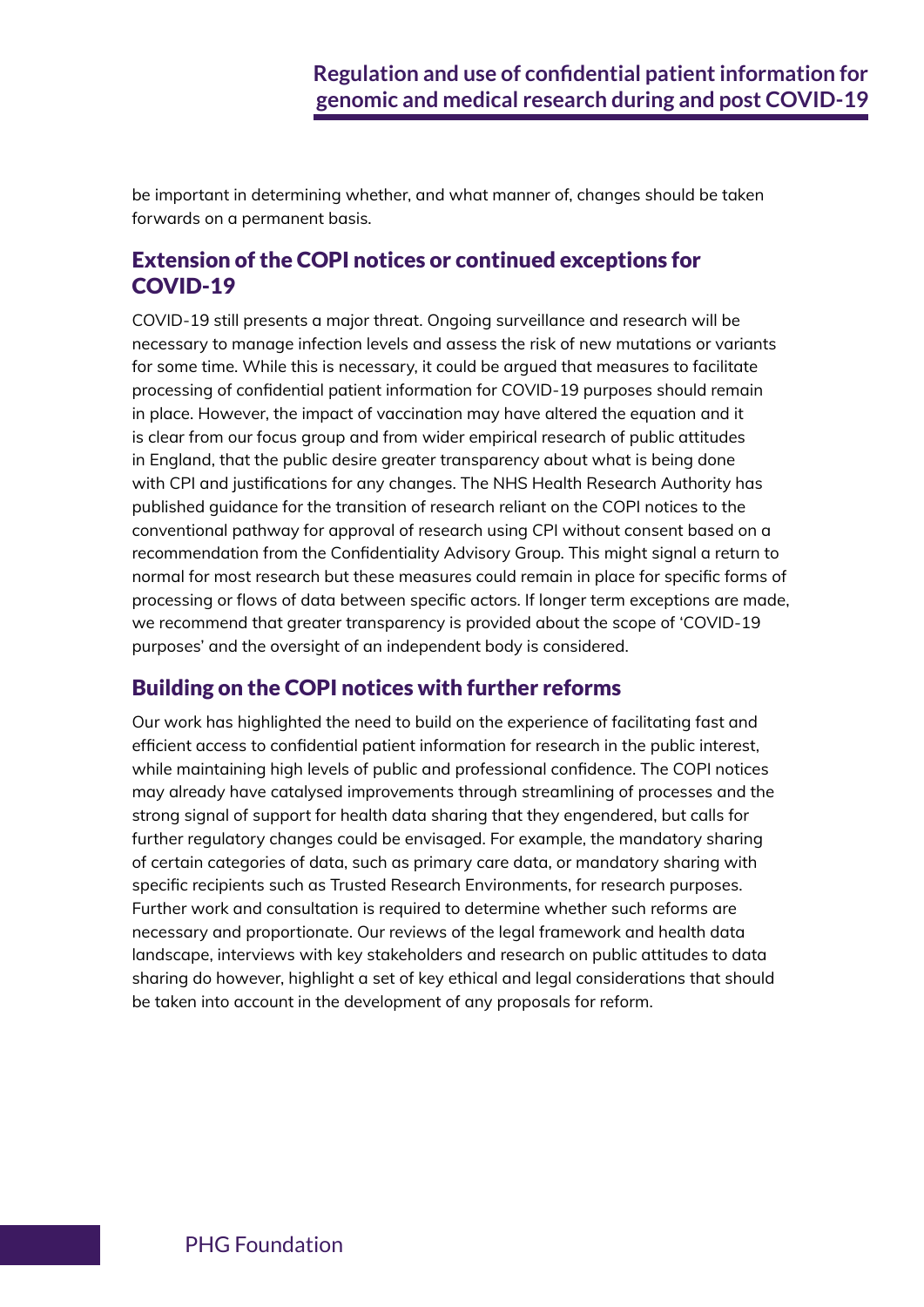## Ethical and legal considerations for changes to regulation of CPI for health research

The central pillar for the use of CPI for research and other secondary purposes is the trust and confidence of professionals, patients and publics in the institutions, processes and individuals involved. Our research highlights widespread agreement with Onora O'Neill's account, that those responsible must endeavour to demonstrate that they are worthy of patients' and publics' trust. A number of factors will be important in demonstrating such **trustworthiness**.

**Transparency** is crucial and a desire for greater transparency has been repeatedly emphasised in empirical work through the pandemic. This does not simply mean provision of information about the potential benefits of data sharing but there should be clarity about the scope of potential uses, the nature of the data involved, safeguards, residual risks and justifications, including the opportunity cost of not sharing data. However, although necessary, provision of information is not in itself sufficient. There is also an imperative for public **involvement and engagement** in decisions about CPI.

Our research identifies a desire from both the public and professionals that greater efforts are made to engage with communities and groups in both general and specific decisions about the use of CPI. The General Practice Data for Research and Planning initiative has provided a timely example that inadequate transparency and engagement can set-back plans to unlock the power of data for health. Millions of patients have subsequently exercised their National Data Opt-out (NDO) and opted-out entirely from the use of data for secondary purposes.

**Consent and choice** have an important role in the health data system. The NDO is a relatively blunt instrument because it does not allow individuals to set their preferences about specific forms of research or recipients they are comfortable with, the opt-out is all or nothing. However, as a policy it was felt to strike the right balance in supporting autonomy without placing a burden of myriad specific decisions on individuals or the development of complex systems to facilitate and maintain downstream commitments on the health service and researchers. The system is not perfect and there are challenges which would benefit from further consideration. In particular, developing consensus between healthcare professionals who owe a duty of confidentiality to their patients and researchers obtaining specific informed consent for use of their confidential patient information. This is likely to require agreement on the information required to demonstrate and communicate the scope and validity of such consents to data custodians.

It is no surprise that concerns of **privacy, data security and data protection** are foremost among the risks perceived by the public in the use of patient data for research. The development of Trusted Research Environments that enable highly secure and deidentified processing of data for research without sharing data is highly promising in this regard. Empirical work during the pandemic found high levels of approval for data

#### PHG Foundation